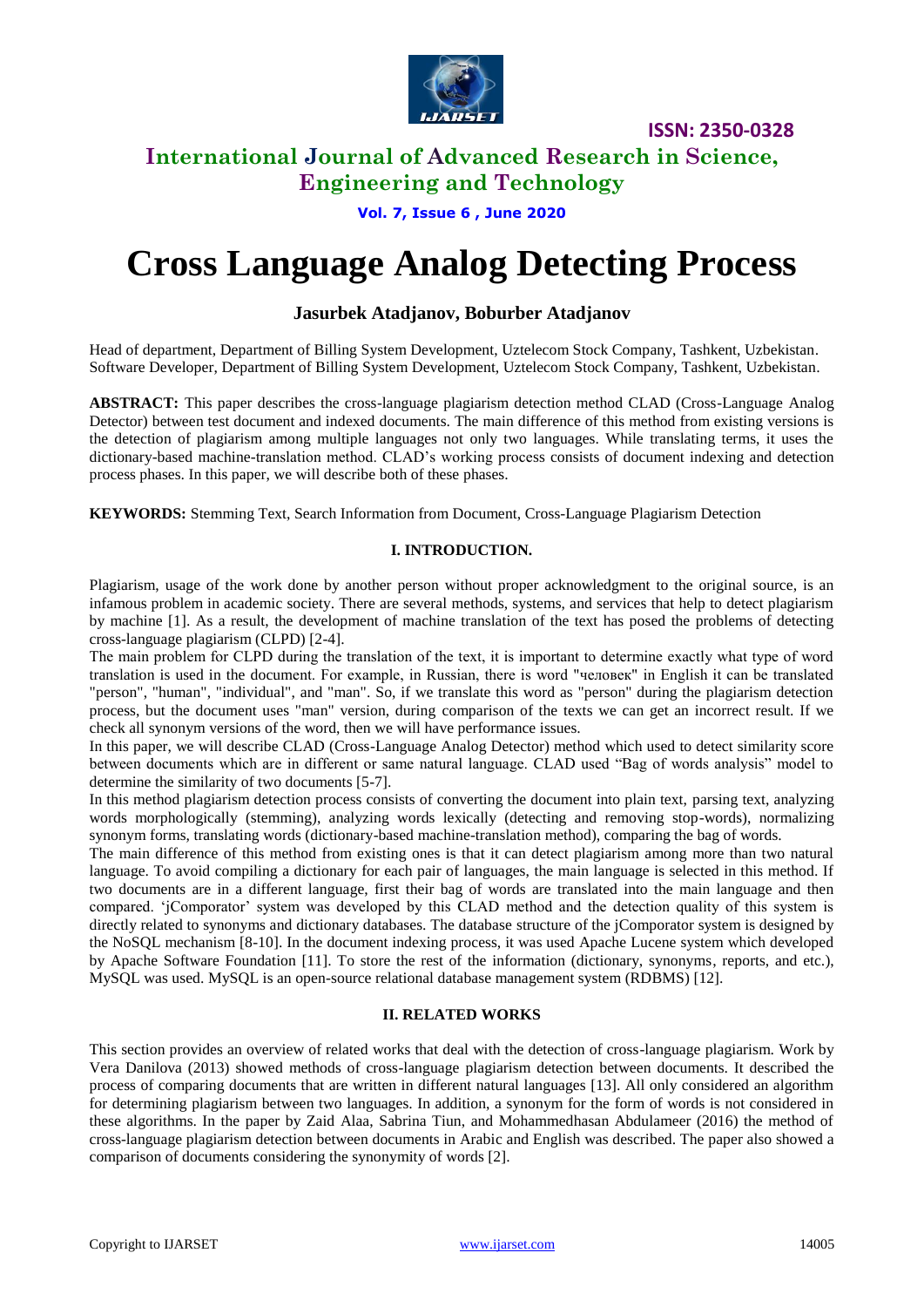

# **International Journal of Advanced Research in Science, Engineering and Technology**

### **Vol. 7, Issue 6 , June 2020**

In an interesting paper [14], Daniele Anzelmi and colleagues report the SCAM (Standard Copy Analysis Mechanism) algorithm which is a relative measure to detect overlapping by making comparison on a set of words that are common between test document and registered document. To compare documents, taking into account the synonym forms of words, this algorithm suggests checking each synonym form. In this case, the total number of operations will be calculated using the following formula

$$
s = \sum_{i=1}^{l} c_i \tag{1}
$$

Here,  $l$  - count of words in document,  $c_i$ - count of synonym forms  $i$  - word,  $s$ -total operations number. The total number of the comparison operations will be even greater if we use algorithms of the class shilling [15].

$$
s = \prod_{i=1}^{l} c_i \tag{2}
$$

The paper [11] introduced a cross-language plagiarism system for English-translated copies of Spanish document's detection. Their system was comprised of three stages; namely translation detection, internet search and report generation.

There are several systems, which can detect document plagiarism by using web search engines, like AntiPlagiarism.NET, Advego Plagiatus, Unplag, Grammarly, Copyscape. Also, there are Unicheck, Turnitin, PlagTracker, PlagScan system and services which work on their own database [16-19].

#### **III. SCOPE OF RESEARCH**

As discussed above, document plagiarism detection consists of (1) document indexing, (2) similarity checking phases. In this paper, we will describe plagiarism detection process for Uzbek, English, and Russian documents. To describe this method, the main language is chosen as English. If a document is in Uzbek or Russian during the indexing process, its terms will be translated into English.

#### **IV. METHODOLOGY**

In this phase, we will describe the process of inserting a document into the database. The following figure illustrates the document indexing process.



Fig1. Document indexing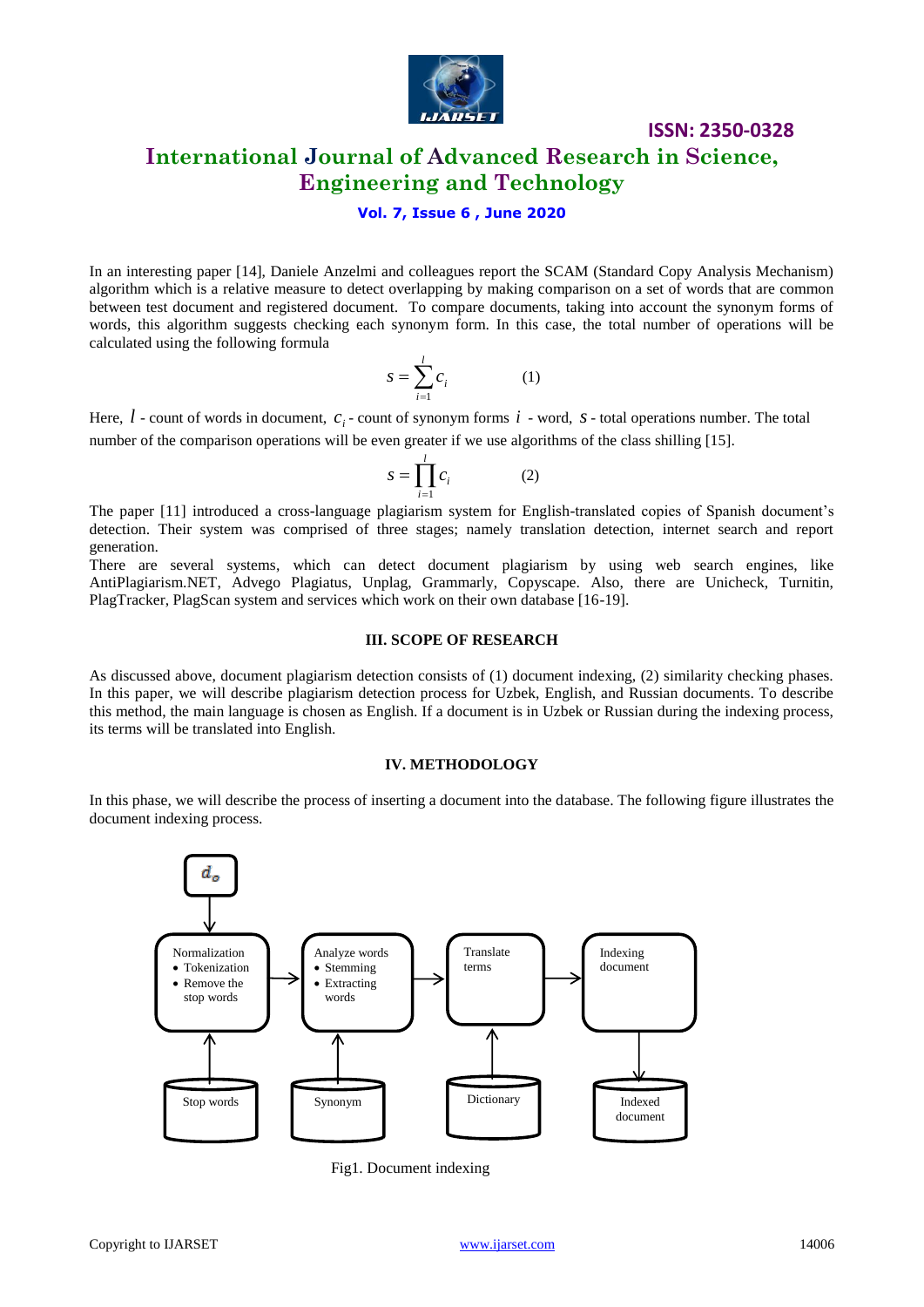

# **International Journal of Advanced Research in Science, Engineering and Technology**

**ISSN: 2350-0328**

### **Vol. 7, Issue 6 , June 2020**

### **A) Document Normalization**

The document normalization phase consists of (1) content analyzing, (2) tokenization (3), and stop word removal steps. The main aim of this phase is to prepare the original document's dataset for similarity comparisons with other texts. **Content analysis** is consists of retrieving simple text (words, themes, or concepts) from digital files in different formats. In this step, we can use Apache Tika toolkit. The Apache Tika™ toolkit supports extracting metadata and text from more than a thousand different file types (such as PPT, XLS, and PDF) [20].

**Tokenization** is the process of converting text into elements (words, phrases, symbols, or other meaningful elements) called tokens, and condition process of documents will be based on a set of these tokens. There are a number of algorithms for document tokenization. In this algorithm, we used tokenization using Regular Expressions (sometimes called a rational expression) [21]. There are given regular expressions that parse text into a collection of words.

$$
\sim [A - Z] \cdot * [., : ! ? ; ] ( ? = |s| \$) \sim s
$$
 (3)

Table-2 shows how the tokenization is done for each word and component, including the stop words and special characters.

It is known, that every natural language has **stop words**, which used inside of sentence to relate words to each other. There is no single universal list of stop words used by all-natural language processing tools; and indeed, not all tools even use such a list. The next step consists of removing stop words from collection words. The list of the English stop words that has been used in this study is a default English stop words list, and is a well-known list used by many researchers, including [26].

### **B) Analyze words**

In this step, we will detect the morphological root of the word and in information technology; this process is **stemming** [23]. There are a number of algorithms for stemming words in natural languages. There are many algorithms for stemming words in natural languages like Snowball Framework [24, 25].

During the stemming process we can use algorithms from Snowball Framework. This framework has the algorithms to stemming about 20 languages. Unfortunately, Snowball Framework does not have any stemming algorithm for Uzbek language. In [26] Uzbek language suffixes categorization was described, which can help us to build the stemmer algorithm for Uzbek language by using Snowball Framework.

### **C) Extracting words**

In this phase, we convert stemmed words into a formal form. In this form, every element of the document will consist of stemmed word and term frequency words in the document.

$$
D_j = ((d_1, n_1), (d_2, n_2), ..., (d_p, n_p))
$$
  

$$
\forall d_i \notin H_j
$$
 (5)

Here,  $j$  - the natural language of  $D$  document,  $H_j$  - the collection of stop words  $j$  natural language,  $d_i$  -  $i$  the

term on the text,  $n_i$  - the number of occurrences  $d_i$  term in the text.

### **D) Target form of term synonyms**

The purpose of displaying synonym forms of terms above is to explain comparison process to the reader considering synonymity. Before comparing terms, this algorithm detects the target synonym form of every term. In this case, we use the following data structure.

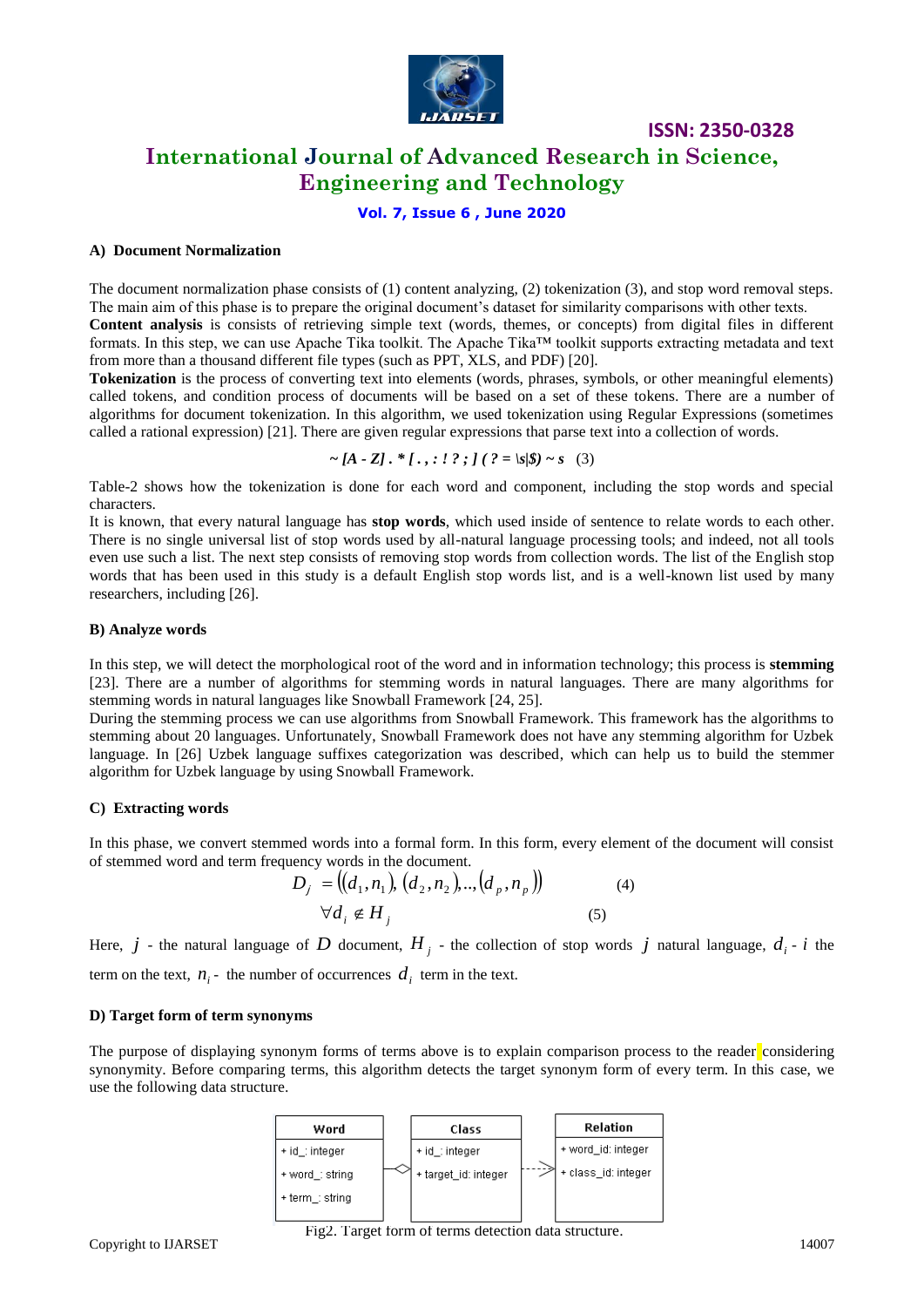

# **International Journal of Advanced Research in Science, Engineering and Technology**

**ISSN: 2350-0328**

### **Vol. 7, Issue 6 , June 2020**

Here, **word** – table to store a list of words and its terms, **class** – table to store word category and target word pointer, **relation** – table to store word and its category relation. After retrieving a set of terms, we get target versions of every term based on this data structure.

In this step, every term will be replaced its target synonym form. For example, for "person", "human", "individual", and "man" terms we have marked as target version **"person"**. In this case, during compare documents or storing database it will be used **"person"** term for "human", "individual", and "man" terms. This operation will be done for every language document, so we should have a synonym database for every natural language which we using in plagiarism detection process, not only for English.

According to this operation, every term will be converted into its target word. As a result, using one comparison operation we can check all existing forms of term synonyms. In this case, total comparison operations count will be equal **count of terms**. This is the main difference in this algorithm than existing algorithms like SCAM and shilling. The total count of comparison operations is shown for the SCAM algorithm in (1) and in (2) showed shilling class algorithms. After this step, document in (3) form will be like as the following:

$$
D = ((d_{12}, n_1), (d_{22}, n_2), \dots, (d_{p2}, n_p)) \quad (6)
$$

Here,  $d_{i2}$ - the  $d_i$  term's target synonym form,  $\forall d_i \in D \omega(d_i) = d_{i2}$ ,  $\omega(d_i)$  - the function which detects the target version of  $d_i$  term. After it we combine this bag of words, this phase consists of detecting duplicate terms and using one of them and summarize term`s the number of occurrences. In this case, we can display (6) form in the following:

$$
D = ((d_{13}, n_{11}), (d_{23}, n_{21}), \dots, (d_{k3}, n_{k1})) \quad (7)
$$
  

$$
\forall d_{i3} \neq d_{j3}, i \neq j \quad (8)
$$

Here,  $n_{i1}$ - the number of occurrences  $d_{i3}$  term in the (6) form.

#### **E) Translate terms**

The CLAD uses Dictionary-based machine-translation method to translate terms from Uzbek or Russian to English [25]. The following figure illustrates database structure to store a dictionary which using the translating process.



Fig3. Dictionary structure to translate terms

During translation, we use terms in (6) form. As discussed above in the document in English we will skip this section.  $\forall d_{i3} \ \omega(trans(d_{i3})) = d'_{i3}$  (9)

Here, *trans*  $(d_i)$  - the translation function of  $d_i$  term into English,  $\omega(d_i)$  - the function which detects the target version of  $d_i$  term. After this steps, we can describe *D* document in the following form.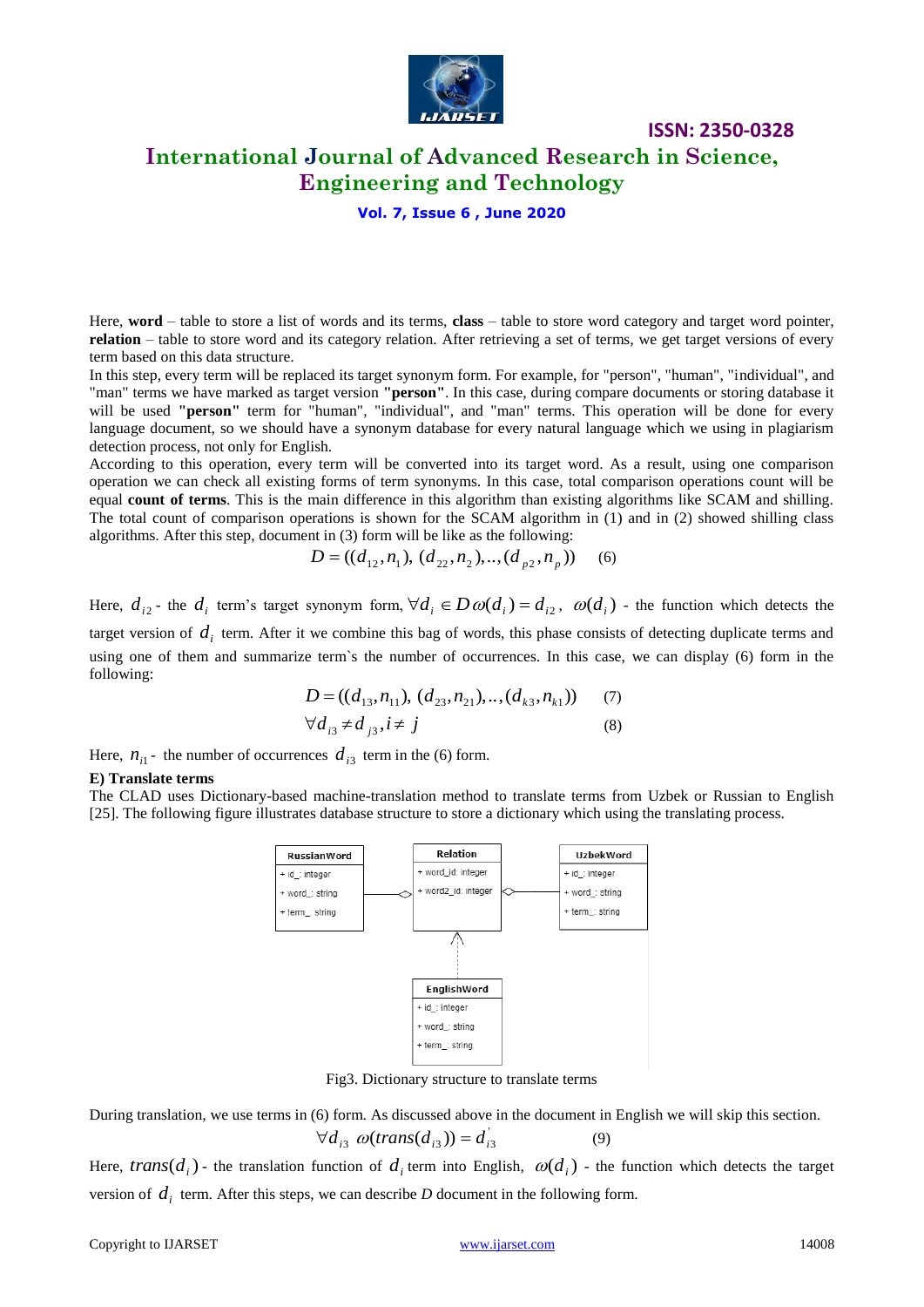

# **ISSN: 2350-0328 International Journal of Advanced Research in Science, Engineering and Technology**

### **Vol. 7, Issue 6 , June 2020**

 $D = ((d_{13}, d_{13}, n_{11}), (d_{23}, d_{23}, n_{21}), \ldots, (d_{k3}, d_{23}, n_{k})$ (10)

### **F) Indexing document**

In this section, we describe how to store *D* document in the database. Every document will be converted into (10) before storing it into the database. As a database, it was used Apache Lucene. The documents the following parameters will be stored in Apache Lucene:

- Document title;
- Document author(s):
- Natural language which document is written;
- Document elements in (10) forms;

During this step we using Apache Lucene's **IndexWriter** class [11].

#### **Detection process.**

In this phase, we will describe the process of plagiarism detection process by index document. The following figure illustrates the document indexing process.

As illustrated in Figure 3, in the phase consists of document normalization, analyze words, and translate terms sections which familiarly with the Document Indexing phase. That's why we will not repeat these steps, and we believe that this *T* document is presented as follows.

$$
T = ((t_1, t_1, m_1), (t_2, t_2, m_2), ..., (t_p, t_p, m_p)) \tag{11}
$$

Here,  $t_i$  - *i* term of T document,  $t'_i$  - translated form of  $t_i$  term,  $m_i$  - the number of occurrences  $t_i$  term.

#### **A) Retrieval of candidate documents**

In this section, we will describe how to find documents from the Apache Lucene database according to  $t_i'$  terms of  $T$ document. In this case we can use **IndexSearcher** class of Apache Lucene [11]. To easy describe condition process we show similarity checking process between two D and T documents.

#### **B) Comparing documents**

Our algorithm detects similarity between two documents based on the set of terms both documents have. In other words, similarity of both documents is calculated considering similarity (10) and (11) objects. At first, we will calculate the weight of both documents.

$$
N = \sum_{i=1}^{p} n_{i1}
$$
 (9)  

$$
M = \sum_{i=1}^{s} m_{i}
$$
 (10)

Here, N - the weight of the D document, M - the weight of document T. Next step, we will get the list of words that exists in both D and T documents by intersection set of their words.

$$
[d'_{13}, d'_{23}, ..., d'_{k3}] \cap [t'_1, t'_2, ..., t'_p] = [x_1, x_2, ..., x_k]
$$
(11)  

$$
X = ((x_1, n_1, m_1), (x_2, n_2, m_2), ..., (x_k, n_k, m_k))
$$
(12)

 $D = (d_{H_1}, d_{11}, n_1), (d_{2,2}, d_{23}, n_{21}, \ldots, (d_{2,3}, d_{23}, n_{21}, \ldots))$  (10)<br> **Finding decurates the action we describe how is store.** *D* decurates the dealed experiment will be converted tota (Digitar stating it in the distribut Here  $x_i$  - the term in the *D* and *T* documents,  $n_i$  - the number of recurrences,  $x_i$  term in the *D* document,  $m_i$  - the number of occurrences  $x_i$  term in the *T* document. The similarity degree of *D* document to *T* document will be calculated as the following formula.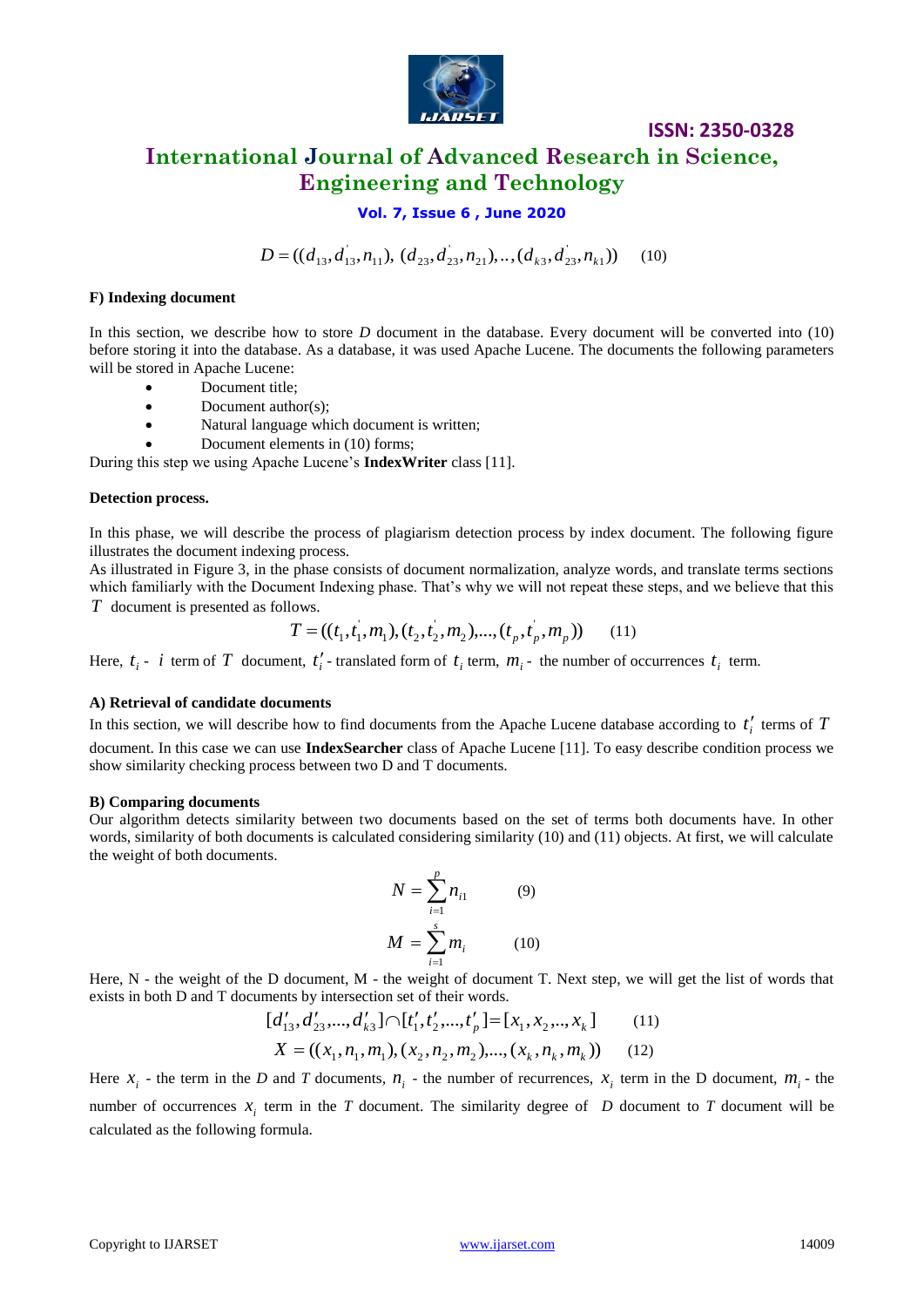

# **International Journal of Advanced Research in Science, Engineering and Technology**

### **Vol. 7, Issue 6 , June 2020**



Fig4. Plagiarism detection process

$$
dt = \sum_{i=1}^{k} \frac{n_i \cdot m_i}{N^2} \tag{13}
$$

The similarity degree of *T* document to *D* document will be calculated as the following formula.

$$
td = \sum_{i=1}^{k} \frac{n_i \cdot m_i}{M^2} \qquad (14)
$$

From (13) and (14) we can calculate the total similarity degree of both documents. It will be calculated using (17) formula.

$$
sim(D, T) = \max(dt, td) \qquad (15)
$$

Through executing all steps for documents which retrieved from indexed database, we will have the collection of documents that are similar to *D* document.

#### **V. EXPERIMENTAL RESULTS**

 $dt = \sum_{i=1}^{n} \frac{n_i}{N^2}$  (13)<br>
The similarity degree of *T* document to *D* document will be calculated as the following formula.<br>
From (13) and (14) we can calculate the total similarity degree of both documents. It will The proposed model of this study was programmed with Java programming language. The objective of the proposed model is to detect CLPD throughout indexed documents. During the test process, we got a file in Russian from indexed database (**we marked it file1.doc**) and replaced its some words with synonym forms, and marked it **file2.doc**. Next, some paragraphs' location was changed in file1.doc and new **file3.doc** file was generated. Afterwards, we translated file.doc into Uzbek and saved this file with **file4.doc** name. These three files (file2.doc, file3.doc, and file4.doc) were given to experts and asked them to rate plagiarism degree between source file (file1.doc).

After receiving answers from experts, we took the arithmetic mean values according to their results (fiel2.doc  $-84\%$ , file3.doc – 79%, file4.doc – 50%). In the Figure-3 it was given experiment result with diagram version.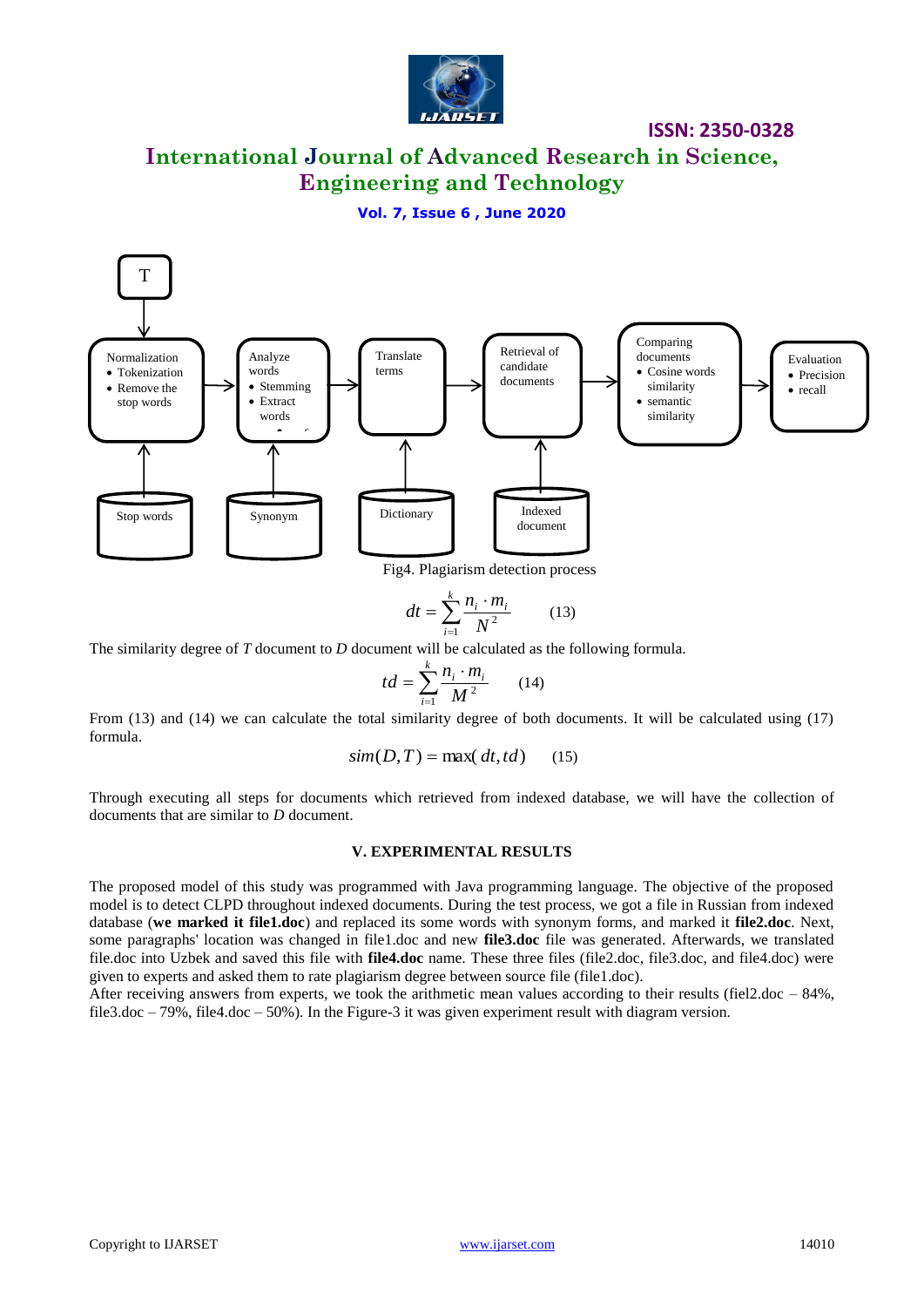

# **International Journal of Advanced Research in Science, Engineering and Technology**



**Vol. 7, Issue 6 , June 2020**

The result of the experiment showed that in file4html we get the really bad results because there were used homonyms words and our algorithm did not give the right result. But the rest of the files its results are closer to the result of experts.

### **VI. CONCLUSION**

This paper has presented CLAD method which cross-language plagiarism detection process among indexed documents. This method was implemented into jComporator information system, which detects document plagiarism, and tested on Tashkent University of Information Technologies named after Muhammad Al-Khwarizmi in 2013-2014 years. In this process, systems helped to detect a number of plagiarism documents.

### **VII**. **ACKNOWLEDGEMENT**

This research project is funded by Information Systems branch of Uztelecom Stock Company.

### **REFERENCES**

[1] Macdonald, R., & Carroll, J. (2006). Plagiarism—a complex issue requiring a holistic institutional approach. Assessment & Evaluation in Higher Education, 31(2), 233–245. doi:10.1080/02602930500262536 <https://www.tandfonline.com/doi/abs/10.1080/02602930500262536>

[2] Zaid Alaa, Sabrina Tiun, and Mohammedhasan Abdulameer (2016) Cross-language plagiarism of arabic-english documents using linear logistic regression. Journal of Theoretical and Applied Information Technology 10 th January 2016. Vol.83. No.1

<https://ukm.pure.elsevier.com/en/publications/cross-language-plagiarism-of-arabic-english-documents-using-linea>

[3] Potthast, Martin; Barrón-Cedeño, Alberto; Stein, Benno; Rosso, Paolo (2011), "Cross-Language Plagiarism Detection" (PDF), Language Resources and Evaluation, 45 (1): 45–62, doi:10.1007/s10579-009-9114-z, ISSN 1574-020X, archived from the original (PDF) on 26 November 2013, retrieved 7 October 2011 [https://www.researchgate.net/publication/225146236\\_Cross-Language\\_plagiarism\\_detection](https://www.researchgate.net/publication/225146236_Cross-Language_plagiarism_detection) [4] Potthast, Martin; Barrón-Cedeño, Alberto; Eiselt, Andreas; Stein, Benno; Rosso, Paolo (2010), "Overview of the 2nd International Competition

on Plagiarism Detection", Notebook Papers of CLEF 2010 LABs and Workshops, 22–23 September, Padua, Italy (PDF), archived from the original (PDF) on 3 April 2012, retrieved 7 October 2011

[https://www.researchgate.net/publication/221159542\\_Overview\\_of\\_the\\_2nd\\_International\\_Competition\\_on\\_Plagiarism\\_Detection](https://www.researchgate.net/publication/221159542_Overview_of_the_2nd_International_Competition_on_Plagiarism_Detection)

[5] Si, Antonio; Leong, Hong Va; Lau, Rynson W. H. (1997), "CHECK: A Document Plagiarism Detection System", SAC '97: Proceedings of the 1997 ACM symposium on Applied computing (PDF), ACM, pp. 70–77, doi:10.1145/331697.335176, ISBN 978-0-89791-850-3 <http://www.cs.cityu.edu.hk/~rynson/papers/sac97.pdf>

[6] Dreher, Heinz (2007), "Automatic Conceptual Analysis for Plagiarism Detection" (PDF), Information and Beyond: The Journal of Issues in Informing Science and Information Technology, 4: 601–614, doi:10.28945/974

[https://www.researchgate.net/publication/230854738\\_Automatic\\_Conceptual\\_Analysis\\_for\\_Plagiarism\\_Detection](https://www.researchgate.net/publication/230854738_Automatic_Conceptual_Analysis_for_Plagiarism_Detection)

[7] Muhr, Markus; Zechner, Mario; Kern, Roman; Granitzer, Michael (2009), "External and Intrinsic Plagiarism Detection Using Vector Space Models", PAN09 - 3rd Workshop on Uncovering Plagiarism, Authorship and Social Software Misuse and 1st International Competition on Plagiarism Detection (PDF), CEUR Workshop Proceedings, 502, pp. 47–55, ISSN 1613-0073, archived from the original (PDF) on 2 April 2012. <http://ceur-ws.org/Vol-502/paper9.pdf>

[8] Leavitt, Neal (2010). "Will NoSQL Databases Live Up to Their Promise?" (PDF). IEEE Computer[. https://dl.acm.org/citation.cfm?id=1731109](https://dl.acm.org/citation.cfm?id=1731109)